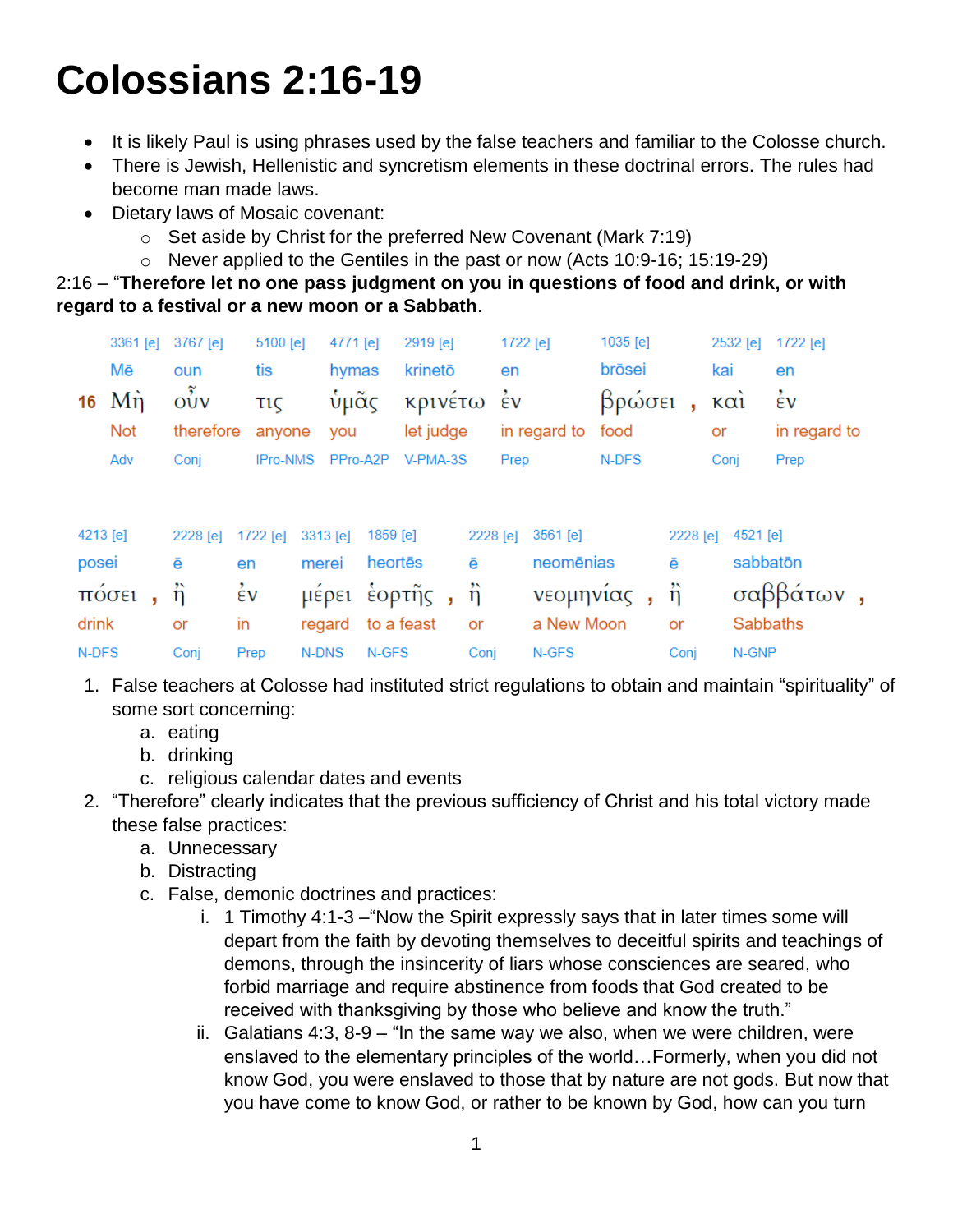back again to the weak and worthless elementary principles of the world, whose slaves you want to be once more?"

- 3. Notice the similarity of the opening line of 2:16 with 2:8. Chapter 2 verse 8 presents the overall warning, but chapter 2:16 gives some details of how the captivity of believers takes place:
	- a. Colossians 2:8 "See to it that no one takes you captive by philosophy and empty deceit…"
	- b. Colossians 2:16 "Therefore let no one pass judgment on you…"
	- c. Even consider Colossians  $2:4 1$  say this in order that no one may delude you with plausible arguments."

| <b>Colossians</b> |           |        |               |            |
|-------------------|-----------|--------|---------------|------------|
| 2:4               | say this  | no one | delude        | <b>VOU</b> |
| 2:8               | See to it | no one | take captive  | <b>VOU</b> |
| 2:16              | Therefore | no one | pass judgment | <b>VOU</b> |
| 2:18              | _et       | no one | disqualify    | <b>VOU</b> |

- d. Tools of deception:
	- i. **Delude you** 2:4 plausible or fine-sounding arguments
	- ii. **Take you captive** 2:8 philosophy, empty deceit, human traditions, fallen spirits
	- iii. **Pass judgment** 2:16 legalism, dietary laws, religious festivals, holidays and **Sabbaths**
	- iv. **Disqualify** 2:18 asceticism, worship of angels, visions
- 4. This verse may indicate the "written document" of 2:14-15 is clearly any religious regulations including the Law of Moses.
- 5. The Colossians believers were not to allow anyone to judge their standing before God based on their religious observations.
	- a. Galatians 5:1 "For freedom Christ has set us free; stand firm therefore, and do not submit again to a yoke of slavery. Look: I, Paul, say to you that if you accept circumcision, Christ will be of no advantage to you. I testify again to every man who accepts circumcision that he is obligated to keep the whole law. You are severed from Christ, you who would be justified by the law; you have fallen away from grace."
- 6. We do know from Romans and 1 Corinthians to be sensitive to the "weak" believer (those who do not fully understand, yet) and not put a stumbling block in their way concerning these things:
	- a. Romans 14
	- b. 1 Corinthians 8
- 7. These dietary regulations may have been:
	- a. Taken from the Mosaic Law
	- b. Ascetic practices from Pagan religions asceticism is practiced by those trying to obtain access to spirituality, mystic experiences or interaction with angelic beings
	- c. Likely, the Colosse heresy involved pagans in the church looking to the Jewish Law to justify their similar pagan acetic practices.
- 8. Religious days and seasons:
	- a. Religious festival (yearly, annual) -
	- b. New Moon celebration (monthly) -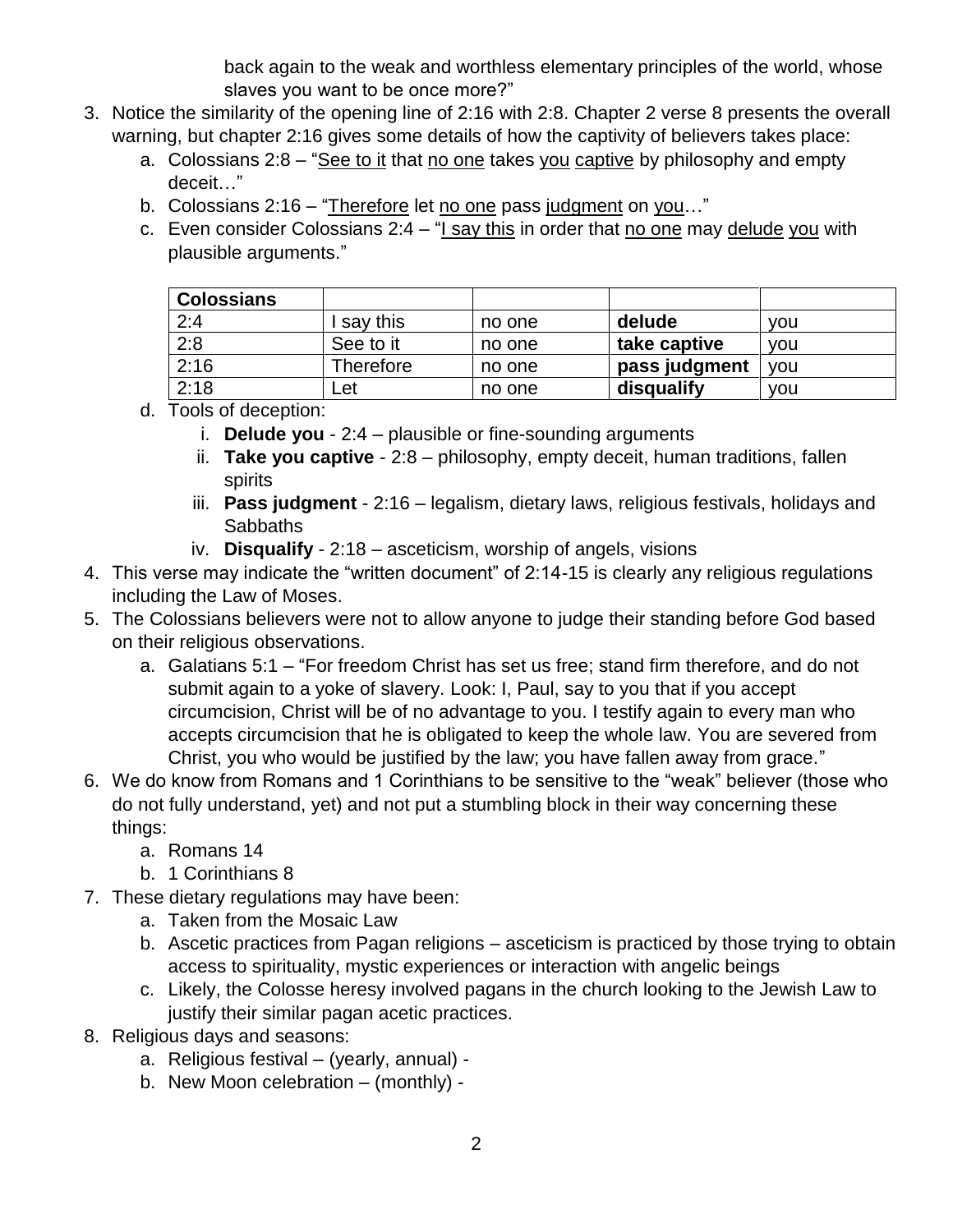- c. Sabbath day (weekly) This is clearly a Jewish reference since Sabbath is unique to Judaism.
- 9. Two true concerns:
	- a. Every day is holy to the Christian. Every day is a day of worship and celebration in Christ.
	- b. In our modern Western world the Sabbath is no longer a real issue.
		- i. This is NOT because we as a Western culture have become more convinced of the sufficiency of Christ. We have not become more mature in Christ.
		- ii. This is because we have become more secular living as secular humanist who are not drawn to worship the Lord on any day. We have become more secular with a drift towards paganism.

## 2:17 – "**These are a shadow of the things to come, but the substance belongs to Christ**."

| 3739 [e] |            | 1510 [e] 4639 [e] 3588 [e]        |     | 3195 [e]                                                               |           | 3588 [e] 1161 [e] 4983 [e] 3588 [e] 5547 [e] |               |                   |
|----------|------------|-----------------------------------|-----|------------------------------------------------------------------------|-----------|----------------------------------------------|---------------|-------------------|
| ha       | estin skia |                                   | tōn | mellontōn                                                              | <b>to</b> | <b>de</b>                                    |               | sõma tou Christou |
|          |            |                                   |     | 17 ἅ εστιν σκιά τῶν μελλόντων; τὸ δὲ σῶμα τοῦ Χριστοῦ.                 |           |                                              |               |                   |
|          |            |                                   |     | which are a shadow the things coming the however body [is] - of Christ |           |                                              |               |                   |
|          |            | RelPro-NNP V-PIA-3S N-NFS Art-GNP |     | V-PPA-GNP                                                              |           | Art-NNS Coni N-NNS                           | Art-GMS N-GMS |                   |

- 1. "Shadow" is caused by the light shining of the actual object. The shadow is not the real object. It is often times not even a clear representation and often casts an image that is disproportioned.
- 2. Holding to a shadow or studying a shadow for reality can be misleading. Especially when the real object is clearly available for use, study and worship.
- 3. Hebrews 8:5-7 "They serve a copy and shadow of the heavenly things. For when Moses was about to erect the tent, he was instructed by God, saying, 'See that you make everything according to the pattern that was shown you on the mountain.' But as it is, Christ has obtained a ministry that is as much more excellent than the old as the covenant he mediates is better, since it is enacted on better promises."
- 4. Hebrews 10:1-2, 10 "For since the law has but a shadow of the good things to come instead of the true form of these realities, it can never, by the same sacrifices that are continually offered every year, make perfect those who draw near. Otherwise, would they not have ceased to be offered, since the worshipers, having once been cleansed, would no longer have any consciousness of sins?... And by that will we have been sanctified through the offering of the body of Jesus Christ once for all."
- 5. "Reality" or "substance" or "body" is the translation of *soma* which basically means "a body".
	- a. Interestingly, and maybe importantly, this soma is the same word used by Paul in 1:18 and 2:19 to refer to the "body (soma) of Christ":
		- i. Colossians 1:18 "And he is the head of the **body**, the church. He is the beginning, the firstborn from the dead, that in everything he might be preeminent."
		- ii. Colossians 2:19 "and not holding fast to the Head, from whom the whole **body**, nourished and knit together through its joints and ligaments, grows with a growth that is from God."

2:18 – "**Let no one disqualify you, insisting on asceticism and worship of angels, going on in detail about visions, puffed up without reason by his sensuous mind**,"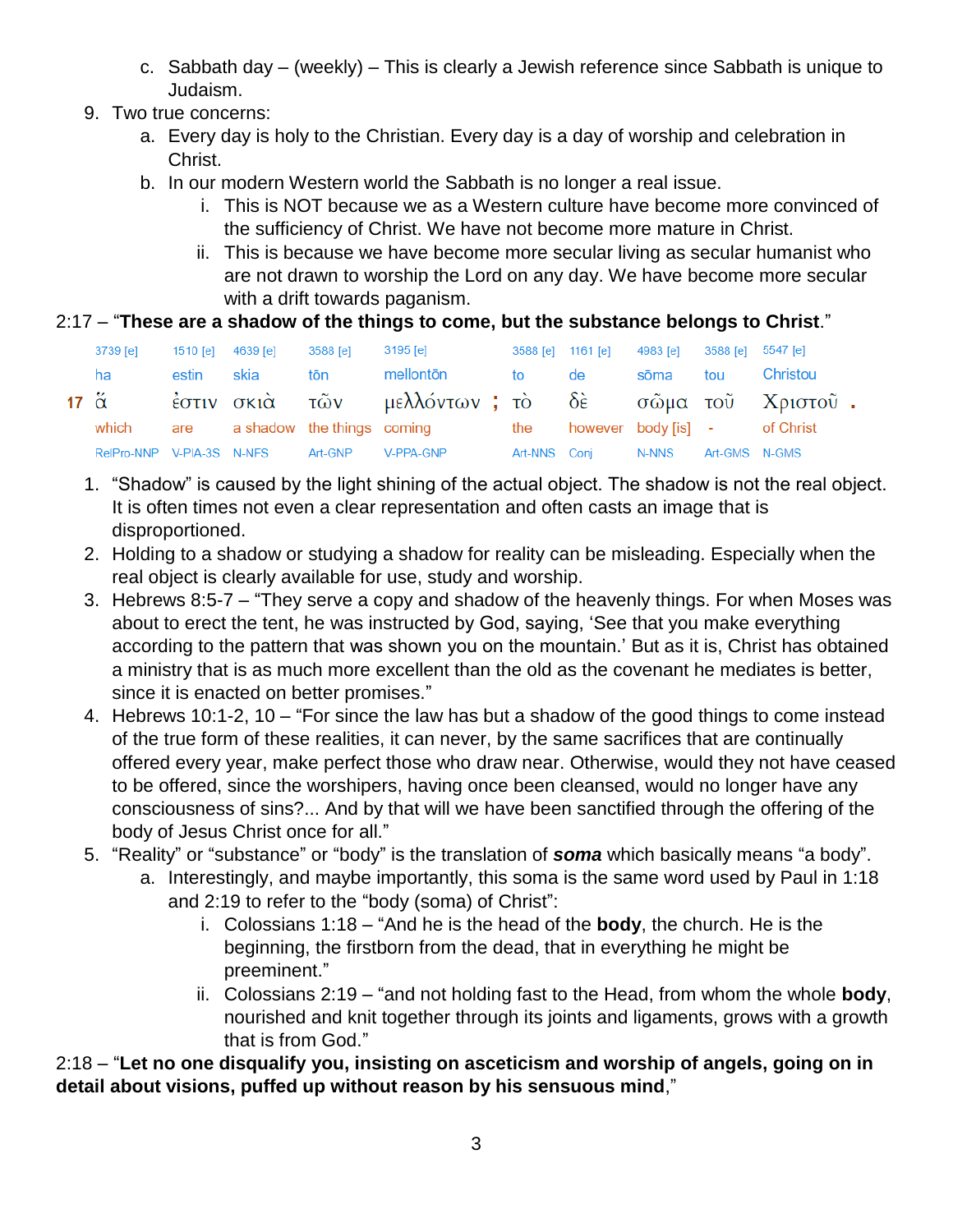|                 | 4771 [e]<br>3367 [e] |                              | 2603 [e] |                                  |  | 2309 [e]                            | 1722 [e]                  | $5012$ [e] |                                |                           | 2532 [e] | 2356 [e] | 3588 [e]                             | $32$ [e]  |                    |  |
|-----------------|----------------------|------------------------------|----------|----------------------------------|--|-------------------------------------|---------------------------|------------|--------------------------------|---------------------------|----------|----------|--------------------------------------|-----------|--------------------|--|
|                 | mēdeis               | hvmas                        |          | katabrabeuetō                    |  |                                     | thelōn                    | en         | tapeinophrosynē                |                           |          | kai      | thrēskeja                            | tōn       | angelon            |  |
|                 | No one               | 18 μηδείς ύμᾶς<br><b>VOU</b> |          | καταβραβευέτω,<br>let disqualify |  |                                     | θέλων έν<br>delighting in |            | ταπεινοφροσύνη και<br>humility |                           |          | and      | θρησκεία τῶν<br>[the] worship of the |           | άγγέλων,<br>angels |  |
|                 | Adj-NMS              | PPro-A2P                     |          | V-PMA-3S                         |  |                                     | V-PPA-NMS Prep            |            | N-DFS                          |                           |          | Conj     | N-DFS                                | Art-GMP   | N-GMP              |  |
|                 |                      |                              |          |                                  |  |                                     |                           |            |                                |                           |          |          |                                      |           |                    |  |
| 3739 [e]        |                      | 3708 [e]                     |          | 1687 [e]                         |  |                                     | 1500 [e] 5448 [e]         |            | $5259$ [e]                     | 3588 [e]                  | 3563 [e] | 3588 [e] | 4561 [e]                             | 846 [e]   |                    |  |
| ha              |                      | heoraken                     |          | embateuōn                        |  | eikē                                | physioumenos              |            | hypo                           | tou                       | noos     | tēs      | sarkos                               | autou     |                    |  |
| $\ddot{\alpha}$ |                      | ἑόρακεν                      |          | έμβατεύων,                       |  | $\epsilon$ ik $\tilde{\mathfrak y}$ | φυσιούμενος υπο           |            |                                | $\overline{\mathrm{TOU}}$ |          | νοὸς τῆς | σαρκὸς                               | αὐτοῦ,    |                    |  |
| which           |                      | he has seen                  |          | detailing                        |  | vainly                              | being puffed up           |            | by                             | the                       | mind     | of the   | flesh                                | of him    |                    |  |
|                 | RelPro-ANP           | V-RIA-3S                     |          | <b>V-PPA-NMS</b>                 |  | Adv                                 | V-PPM/P-NMS               |            | Prep                           | Art-GMS N-GMS             |          |          | Art-GFS N-GFS                        | PPro-GM3S |                    |  |

- 1. Here mystery religions are introduced. They would involve visions by those members who had:
	- a. been initiated by performing certain rites
	- b. having entered physically into the inner parts of the sanctuary
	- c. communicated with angels
	- d. entered the throne room of heavens
- 2. "worship of angels" is not biblical
	- a. This would involve worshiping through a hierarchy of spiritual beings in order to attain the next level which would result in ultimately seeing the throne of God for some faithful worshippers.
	- b. Angels in the Bible are servants of the Lord sent to fulfill the Lord's will and serve the heirs of salvation:
	- c. These angels are likely the already conquered rulers, authorities principalities and powers of the fallen, rebel angels.
		- i. Thus, these are those that create confusion with:
			- 1. False doctrine
			- 2. False religious practices
		- ii. These fallen angels are the ones that take captive Christians and steal their productivity and growth
- 3. These false worshippers appear to be spiritual, advanced, deep, committed or mature, but in their "puffed up mind of flesh" they think they are spiritual, but they are merely misled into empty mysticism. Or, demonism.
- 4. Note the direct connection with:
	- a. "the flesh" (*sarkos*, often translated "sin nature")
	- b. "the mind" (noos)
	- c. "humility" (tapeinophrosyne)
	- d. "worship" (threskeia)
	- e. Visions, revelation or insight ("detailing what he has seen")
- 5. The concept of "false humility" is a mere appearance since it is actually self-promotion or selfglorification. True promotion or glorification occurs in Christ and by Christ.
- 6. There is no growth, maturity, fruit or productivity in this scenario.
	- a. There is a lot of noise, activity, rules, rituals, sacrifice, etc.
	- b. It seems very, very religious.
	- c. But it is off this age.
	- d. A zero.